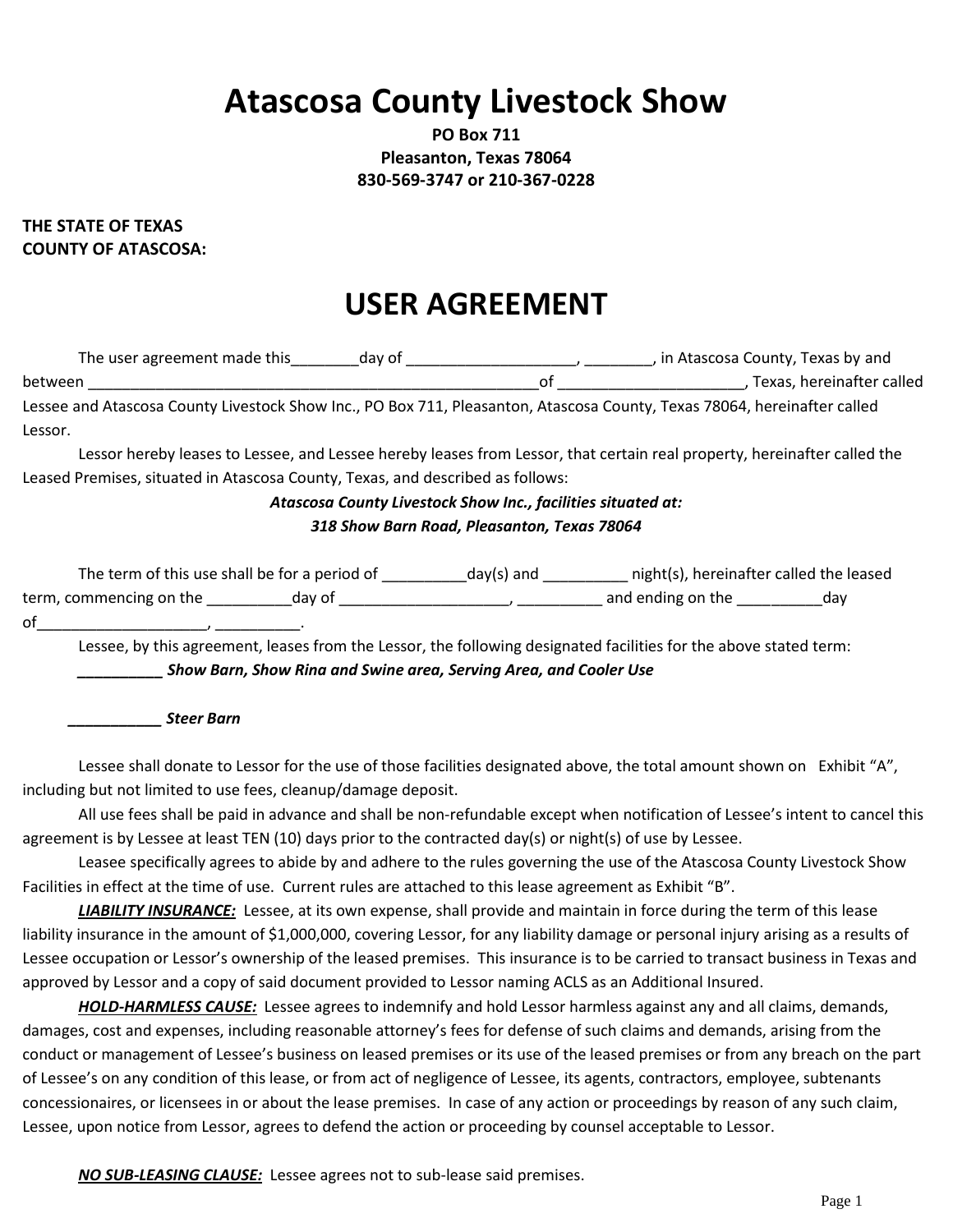## **Exhibit "A"**

**Lessee agrees to donate the following fees as use and expenses as per agreement.**

## **Private Function Rates:**

## *Facilities Used or Expenses:*

| <b>Cleanup Deposit: Key, Damage Deposit Due to Reserve Date</b><br>for each area                                       | \$500.00      |
|------------------------------------------------------------------------------------------------------------------------|---------------|
| Show Barn, Show Ring and Swine pen area,                                                                               | \$750.00      |
| <b>Serving area and Cooler Use</b>                                                                                     |               |
| <b>Steer Barn</b>                                                                                                      | \$500.00      |
| Additional Days @ \$50.00 per day. (Exhibit B, Item 3)                                                                 |               |
| <b>Insurance - General Liability &amp; Liquor Liability Policy</b><br>Insurance Rate depend on Occupancy Rate at Event | \$120 Minimum |
| <b>Total amount due to use Facilities</b>                                                                              |               |

## **DEPOSIT: BASED ON THE CONDITION THE FACILITY IS LEFT IN, EITHER ALL, PART OR NONE OF THE DEPOSIT WILL BE REFUNDED.**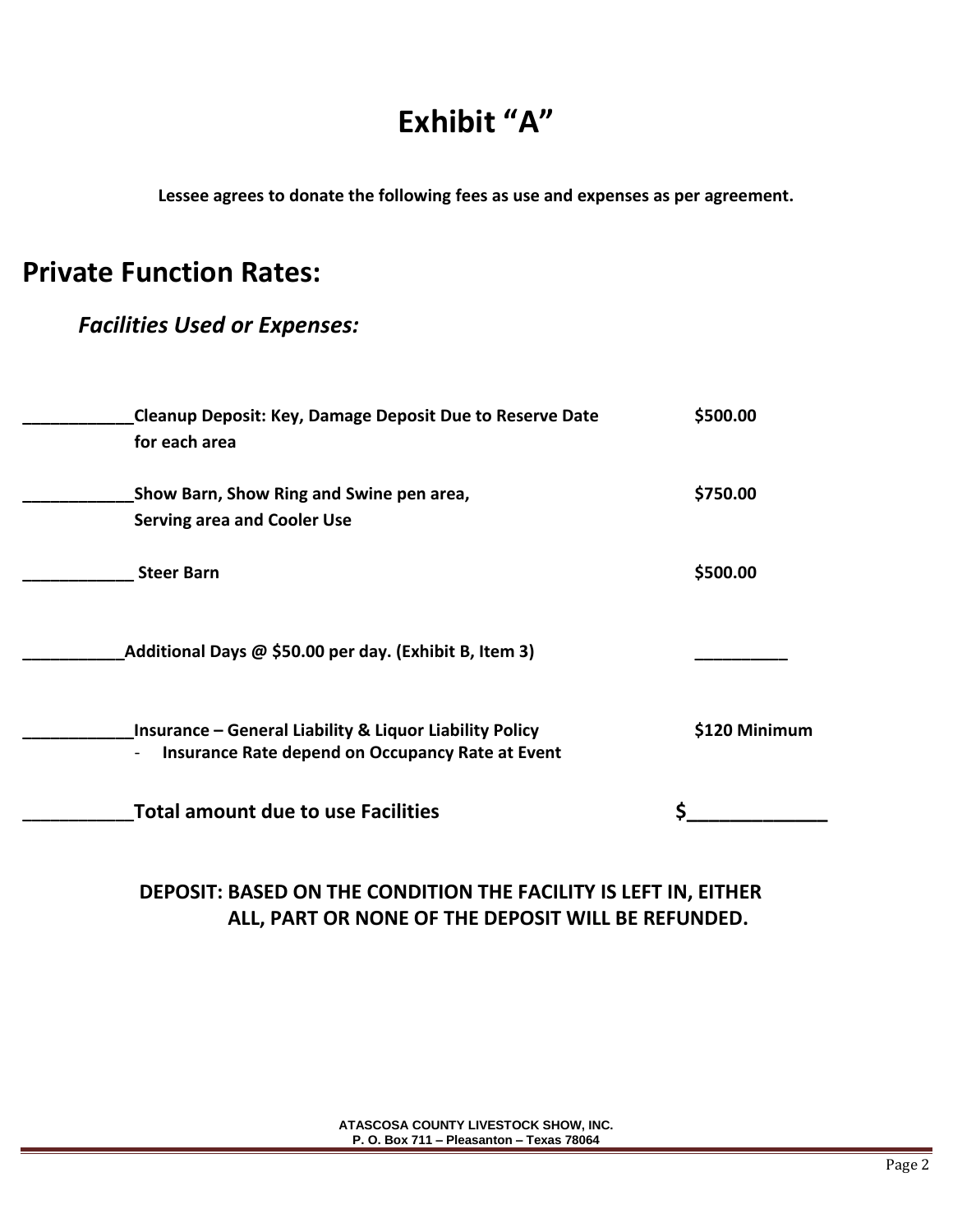# **EXHIBIT "B"**

### **Rules for The Atascosa County Livestock Show Association Facilities**

It is the responsibility of Lessee to read and understand all item listed in this contract.

- 1. The use of glass for sodas or other beverages (except for liquor bottles brought in) is prohibited.
- 2. If contract and deposit are not received within 15 days of intended use the date will not be held.
- 3. Key to facility will not be released until rent has been paid and will only be released at 8:00 a.m. the day before the function. Any usage before this time will be assessed a \$50 per day or part of day fee.
- **4. Keys must be returned within 24 hours after function to Facility Manager or there will be a \$25 per day charge.**
- 5. All functions will end at 12:00 pm.
- 6. Nothing shall be attached to the wall, ceiling, ceiling fans, signs, doors or any interior surface. Staples, nails, screws or any other means will not be allowed to attach decorations to any surface. Signs are not to be covered or altered in any way. All decorations will be free standing.
- 7. Alcoholic beverages may be served only if insurance provisions have been met. It will be the responsibility of the Lessee to provide Liquor liability insurance if alcoholic beverages are served. The Lessee shall ensure that all TABC pertinent laws relative to the use of alcoholic beverages are complied with. A copy of ALL Permits and Certificates of Insurance MUST be given to ACLS Facility Manager before keys can be issued to premises.
- 8. The Lessee shall be responsible for all damages and repairs. A cash deposit shall be required from all lessees & refund shall be contingent on lack of damages and appropriate clean up as approved by the Facility Manager.
- 9. The lessee shall be responsible for cleaning the facility after use. Clean up shall include all areas utilized, including hall, show arena, livestock barns, restrooms, kitchen, parking area and American Legion and steer barn when applicable. Hall, kitchen, and restrooms must be mopped. Mopping must meet Facility Managers approval or \$150 will be withheld from the deposit for cleaning. Tables and chairs must be cleaned and returned to the appropriate rack. Trash barrels shall be emptied after trash is picked up from grounds and hall. Barrels shall not be left full of trash.
- 10. Security at any function held on the premises shall be the responsibility of the Lessee. Any function where alcohol is to be served shall have security on the premises. Any breach of the peace occurring at any function held on the premises shall be reported immediately to the proper law enforcement authorities, and if personal injury occurs to anyone, the Atascosa County Livestock Show, Inc. shall also be notified.
- 11. All Atascosa County Livestock Show, Inc. property and fixtures shall remain on the premises, and shall not be altered without the approval of the Facility Manager.

**ATASCOSA COUNTY LIVESTOCK SHOW, INC. P. O. Box 711 – Pleasanton – Texas 78064**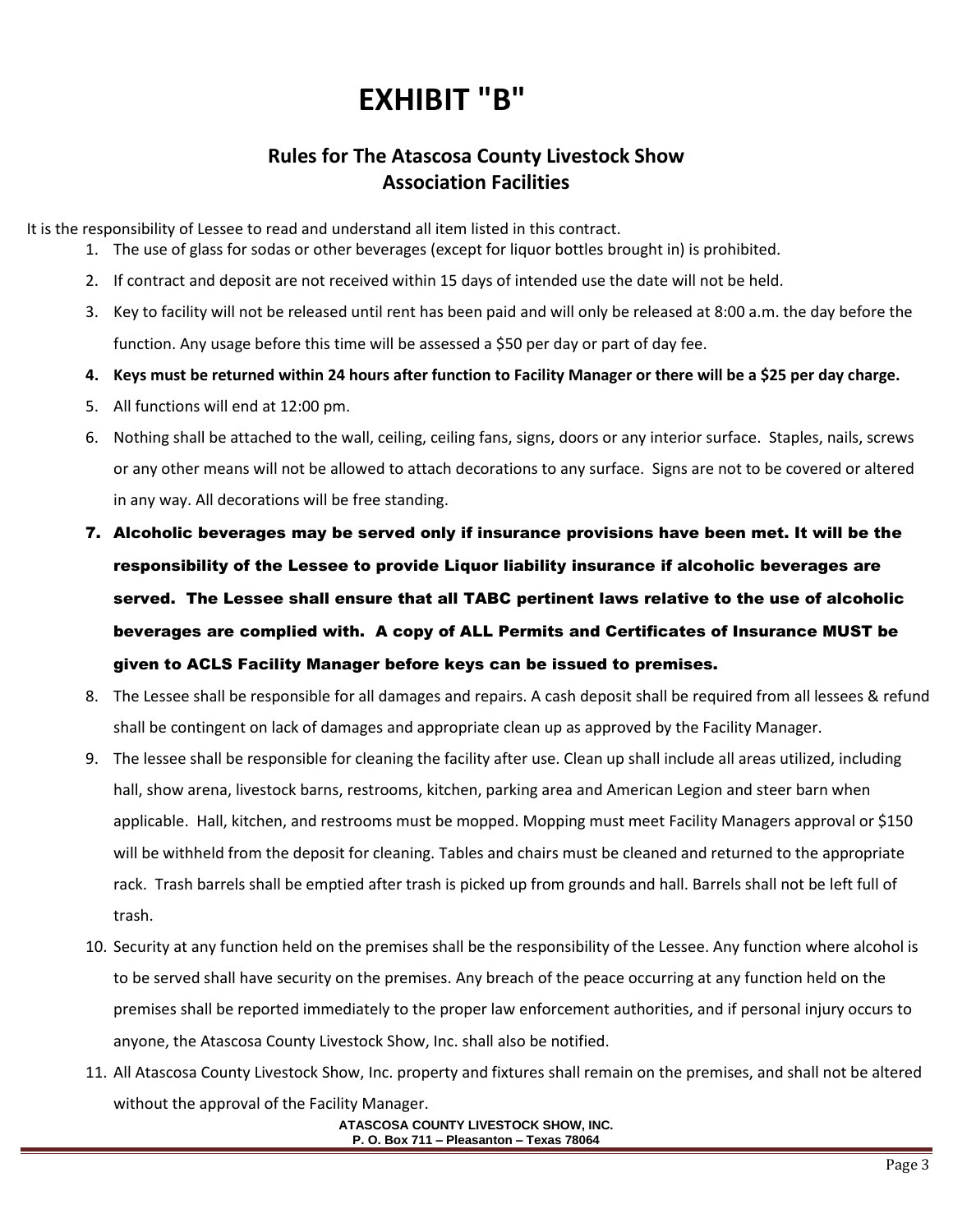## **Signatures**

**Facility Manager Signature** \_\_\_\_\_\_\_\_\_\_\_\_\_\_\_\_\_\_\_\_\_\_\_\_\_\_\_\_\_\_\_\_\_\_\_\_\_\_\_\_\_\_\_\_\_

**NOTICE:**

**Nothing shall be attached to the wall, ceiling, ceiling fans, signs, doors or any interior surface. Staples, nails, screws or any other means will not be allowed to attach decorations to any surface. Signs are not to be covered or altered in any way. All decorations will be free standing.** 

> Atascosa County Livestock Show, Inc. P.O. Box 711 Pleasanton, TX 78064 *Serving 4-H and FFA Members in Atascosa County*